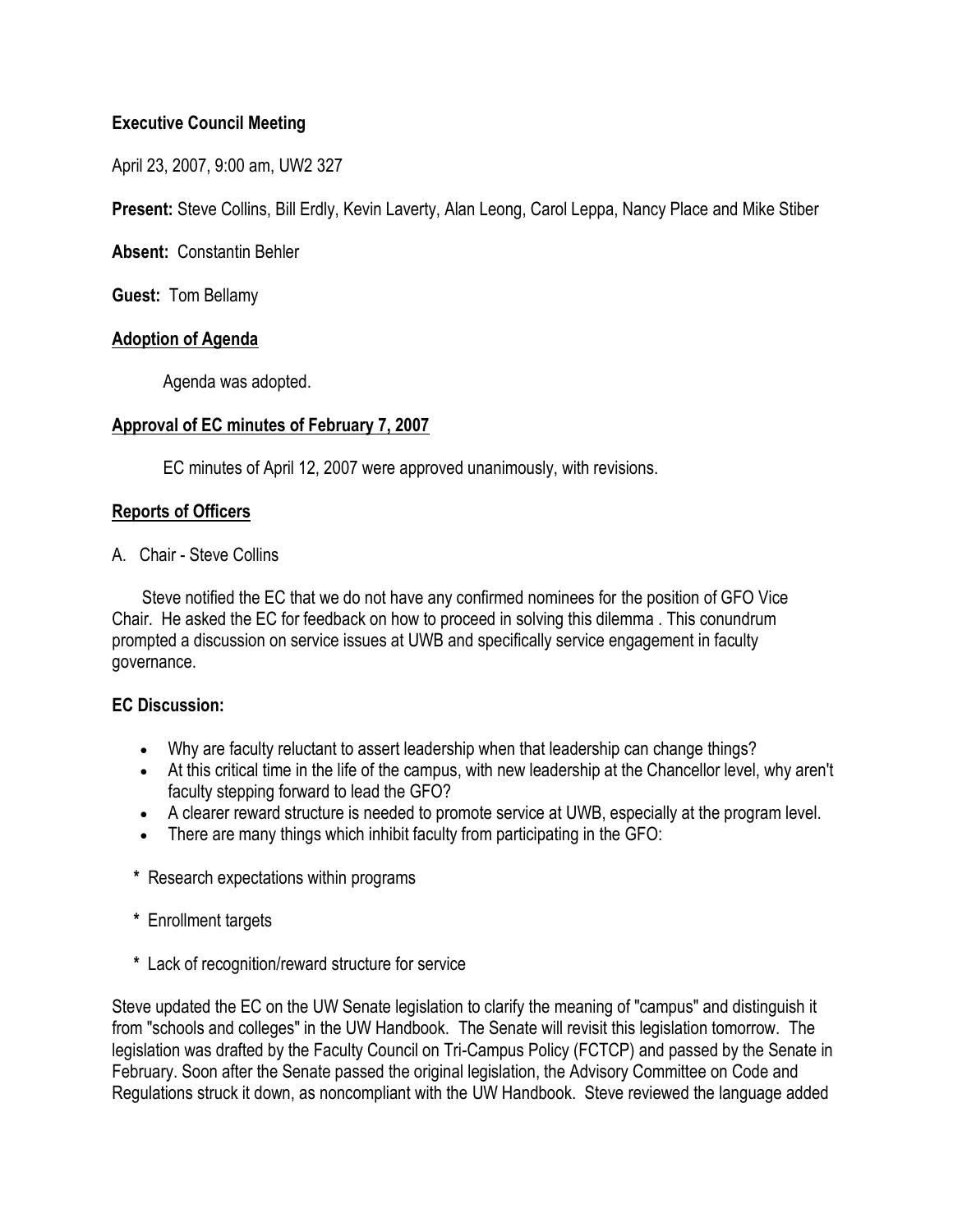to the UW Handbook with the EC, specifically in Chapter 23. The substitute legislation strengthens the presence of the "term" campus by adding the words "campus" and "chancellor" wherever "college/school" and "Dean" appear in Chapter 23.

### **Reports of Committees**

- A. Curriculum Committee no report
- B. Faculty Affairs no report
- C. Instructional and Research Support Committee no report
- D. Strategic Planning and Budget

Steve, Mike and Dan Jacoby will meet with Chancellor Olswang to review the UWB budget for the coming year.

E. Student Relations

Carol Leppa will work with Lindsey Wille in Student Affairs to review freshman margin files for possible admission to UWB. A report will be presented the end of Spring Quarter to assessing how the holistic review for freshman admissions is working.

#### **Reports from Programs**

Education - conducted successful searches and hired three new faculty.

IAS - held a meeting to talk about the four new science majors being developed. The IAS program voted to become a college. There is support for the program to re-organize around curriculum area work groups.

This is a significant transition point for IAS.

CSS - moving forward on the review of the BA in Applied Computing.

Business - development of an accounting program is in process, a search for an accounting professor is underway.

### **Old Business**

#### A. Bylaws revision

 Steve incorporated the EC suggestions into the new bylaws. Articles I and II were written following a template for shared governance prepared by the UW Office of Shared Governance. No changes were made to Articles III or IV, under Article V, the EC will assume a more strategic role in policy making and campus planning. The Instructional and Research Support Committee has been re-instated into the GFO structure, advising the Vice Chancellor for Academic Affairs on matters that support research and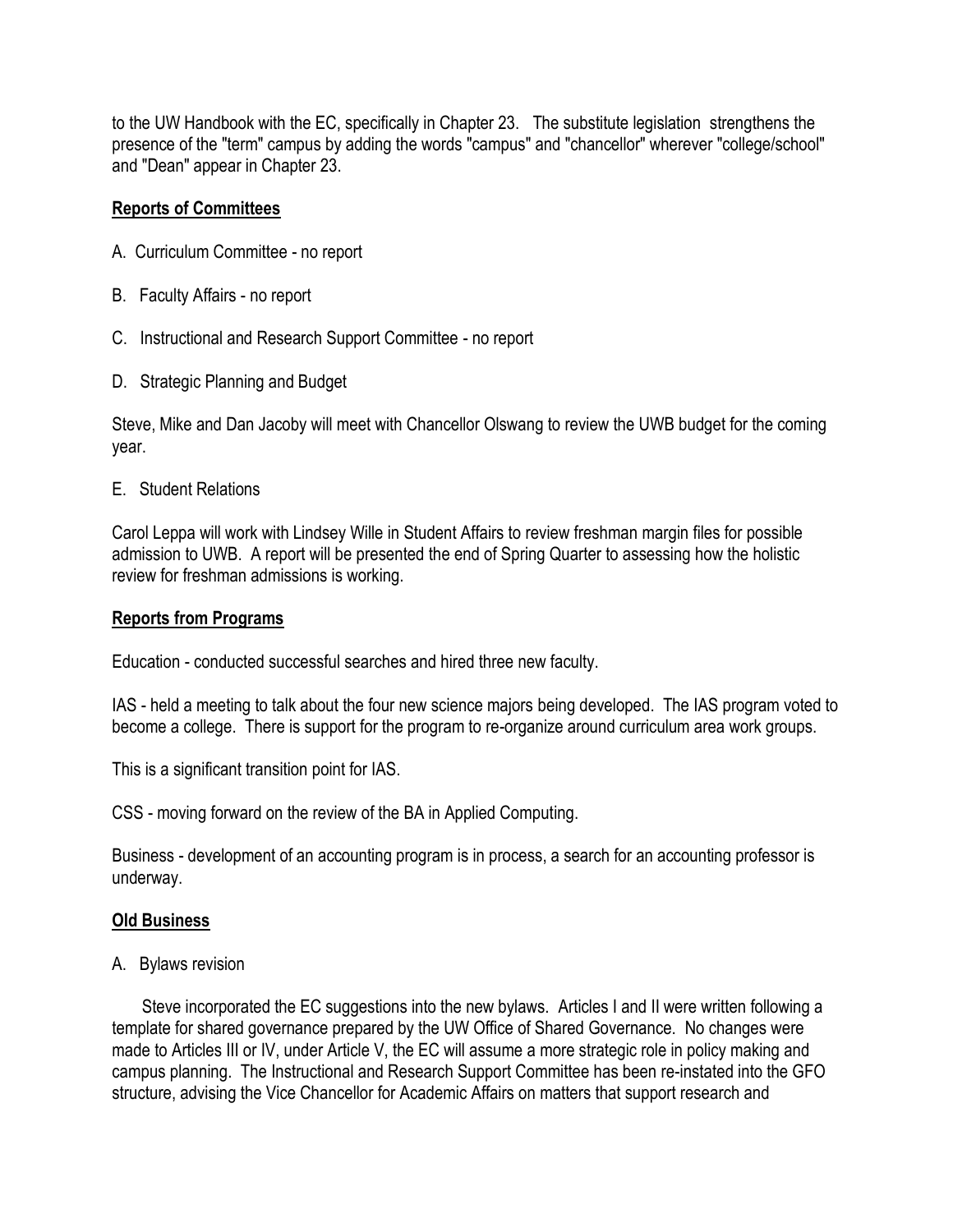instructional support working with the Office of Research Support, the Teaching/Learning Center and the Learning Technologies Center. Changes under Article VI include a revision to the constitution of the Campus Council on Promotion, Tenure and Faculty Affairs, this council will not longer require a minimum number of full professors in constituting the council. An election to choose 3 or 4 tenured faculty will be held each Spring Quarter, with a total of 7 members serving on the Campus Council on Promotion, Tenure and Faculty Affairs. The Council will advise the Chief Academic Officer on cases involving promotion and tenure of the faculty and will advise the EC on policy matters. Steve revised the structure of the Campus Council on Academic Standards and Curriculum, changing the structure from proportional representation to equal representation across programs. This council will serve as an advisory body to the EC on matters of policy for new academic programs, colleges and schools, majors, minors and concentrations. It will consider curriculum and academic standards and look at curriculum from a campus planning position. Steve would like to address the issue of GFO involvement with Commencement planning, he does not feel that this area falls under faculty governance. He would like to see a administrative committee with faculty representation to work on this but retain GFO involvement in academic standards for graduation, admissions and student honors.

## **Motion:**

 The EC moves to approve the revised GFO bylaws and move the bylaws forward for a GFO vote, to be conducted by mail, with a simple majority of the voting faculty. Steve called the motion, Kevin seconded the motion. The motion was unanimously approved.

B. Campus-wide planning for STEM in response to the ASTPGroup Phase I Report

 Steve informed the EC that Substitute Senate Bill 5731 passed, establishing a committee to develop a plan to increase the capacity of Washington institutions of higher education to produce baccalaureate and advanced degrees in high demand fields, market these opportunities and look at other ways to develop pathways for students into high demand fields. Steve expressed UWB's interest to be involved with this study group.

 Tom wanted to discuss the STEM recommendations with the EC before they deliberated on the resolution. He stated the EC could consider two kinds of academic planning, both long and short term planning. Immediate planning would look at programs to be developed by 2008/09. One way to move forward within the current structure is to respond to programs that are currently proposed, taking into account budgetary constraints and enrollment issues. Long term strategic planning calls for assessing areas most important to give priority to in the planning effort. We cannot look at STEM alone, we must consider other programs. Budgetary constraints may not allow for STEM and all other proposed programs to move forward. Consultation with the programs is necessary.

Steve opened further discussion on the issue stating that IAS is currently developing four science related programs, a Life Sciences, a Biotech, a Biomedical and an Environmental Science program.

# **EC discussion:**

 The EC can create a GFO Blackboard site to post "umbrellas" of proposals modeled on the ASTP report for review and comment.